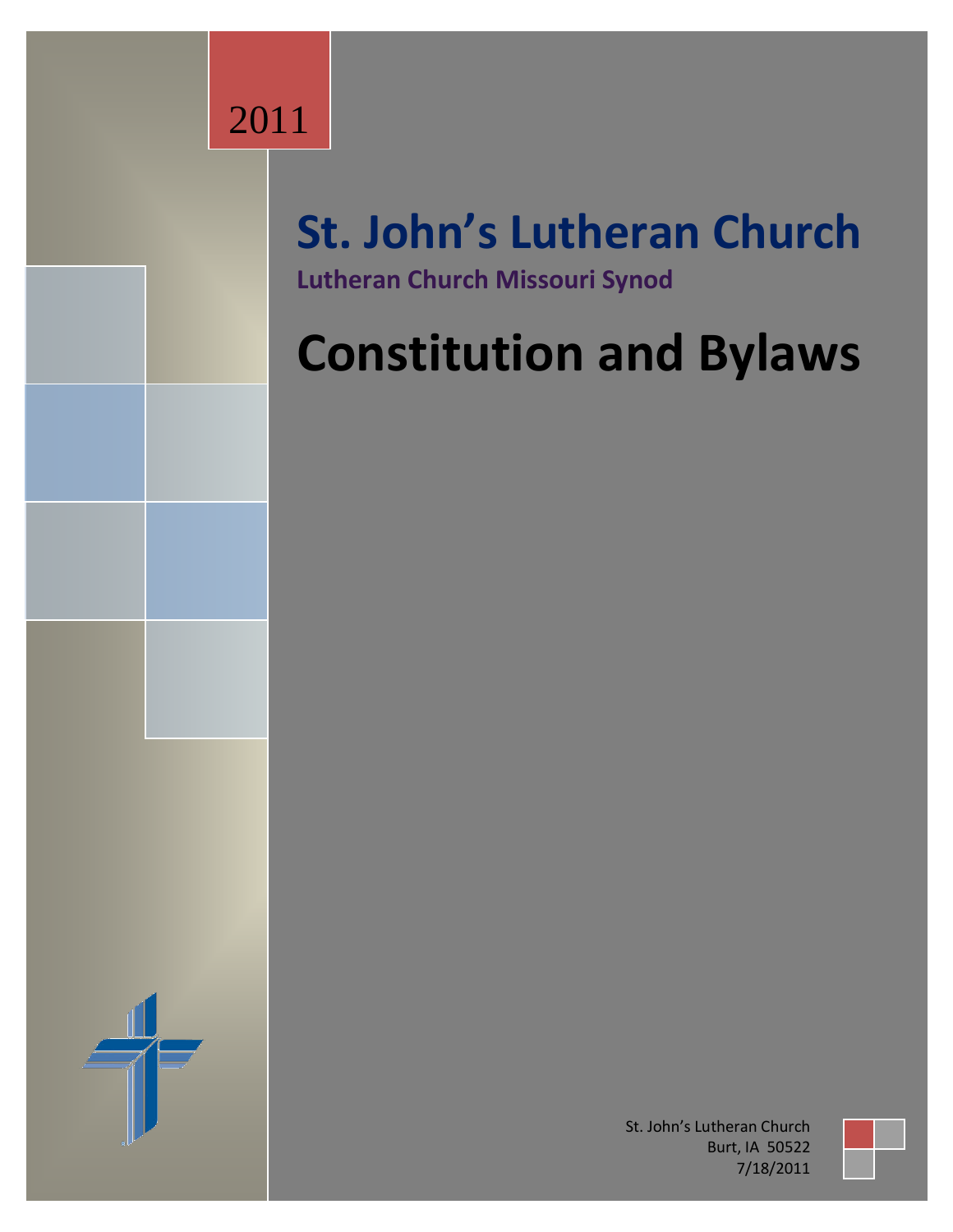#### **TABLE OF CONTENTS PAGE**

|               | <b>PREAMBLE</b>                             |                                            |  |  |
|---------------|---------------------------------------------|--------------------------------------------|--|--|
| 1.0           | <b>NAME</b>                                 | 2                                          |  |  |
| 2.0           | <b>MISSION</b>                              | $\overline{c}$                             |  |  |
| 3.0           | CONFESSIONAL STANDARD                       |                                            |  |  |
| 4.0           | <b>MEMBERSHIP</b>                           | $\begin{array}{c} 2 \\ 2 \\ 3 \end{array}$ |  |  |
| 5.0           | <b>CALLED CHURCH WORKERS</b>                |                                            |  |  |
| 6.0           | AUTHORITY OF THE CONGREGATION               | 3                                          |  |  |
| 7.0           | OFFICERS AND BOARDS                         | $\overline{4}$                             |  |  |
| 8.0           | SYNODICAL MEMBERSHIP                        | $\overline{4}$                             |  |  |
| 9.0           | <b>DIVISION</b>                             | $\overline{4}$                             |  |  |
| 10.0          | <b>MEETINGS</b>                             | 4                                          |  |  |
| 11.0          | QUORUM                                      | $\overline{4}$                             |  |  |
| 12.0          | LIMITATIONS ON HOLDING OFFICE               | 4                                          |  |  |
| 13.0          | <b>AMENDMENTS</b>                           | 4                                          |  |  |
| <b>BYLAWS</b> |                                             |                                            |  |  |
| 14.0          | <b>MEMBERSHIP</b>                           | 5                                          |  |  |
| 15.0          | <b>TERMINATION OF MEMBERSHIP</b>            | 5                                          |  |  |
| 16.0          | <b>MEETINGS</b>                             | 6                                          |  |  |
| 17.0          | PROCEDURES FOR CALLING                      |                                            |  |  |
|               | PASTORS AND TEACHERS                        | 6                                          |  |  |
| 18.0          | <b>ELECTED OFFICERS</b>                     | $\overline{7}$                             |  |  |
| 19.0          | <b>CHURCH COUNCIL</b>                       | $\overline{7}$                             |  |  |
| 20.0          | NOMINATIONS AND ELECTIONS                   | $\overline{7}$                             |  |  |
| 21.0          | <b>OFFICIAL DUTIES</b>                      | 8                                          |  |  |
|               | 21.1 President                              | 8                                          |  |  |
|               | 21.2<br>21.3<br>Secretary<br>Treasurer      | 8<br>8                                     |  |  |
|               | 21.4<br><b>Financial Secretary</b>          | 9                                          |  |  |
|               | 21.5<br>Sunday School Superintendent        | 9                                          |  |  |
|               | 21.6<br><b>Head Usher</b>                   | 9                                          |  |  |
|               | 21.7<br>Chairman of Worship Committee       | 10                                         |  |  |
|               | 21.8<br><b>Worship Committee</b>            | 10                                         |  |  |
|               | <b>Board of Elders</b><br>21.9              | 10                                         |  |  |
|               | 21.10<br><b>Board of Trustees</b>           | 11                                         |  |  |
|               | 21.11<br>Board of Stewardship and Finance   | 11                                         |  |  |
|               | Board of Education and Youth<br>21.12       | 12                                         |  |  |
|               | <b>Mission Board</b><br>21.13               | 12                                         |  |  |
|               | 21.14<br>Preschool Board                    | 13                                         |  |  |
|               | 21.15 Nominating Committee                  | 13                                         |  |  |
|               | 21.16 Audit Committee                       | 14                                         |  |  |
| 22.0          | <b>CONGREGATIONAL RECORDS</b>               | 14                                         |  |  |
| 23.0          | <b>RULES OF ORDER</b>                       | 14                                         |  |  |
| 24.0          | <b>AMENDMENTS</b>                           | 14                                         |  |  |
| 25.0          | ORDER OF BUSINESS                           | 14                                         |  |  |
|               | <b>ENDOWMENT FUND</b>                       |                                            |  |  |
| L             | <b>NAME</b>                                 | 15                                         |  |  |
| Ш             | <b>GENERAL PURPOSE</b>                      | 15                                         |  |  |
| $B-1$         | Growth/Capital Improvement Fund             | 15                                         |  |  |
| $B-2$         | 15<br>Synodical College Student's Endowment |                                            |  |  |
| $B-3$         | <b>Preschool Endowment</b><br>15            |                                            |  |  |
| $B-4$         | L.I.F.E. Endowment<br>16                    |                                            |  |  |
| $B-5$         | 16<br>Junior High and Youth Endowment       |                                            |  |  |
| Ш             | <b>DURATION</b>                             | 16                                         |  |  |
| IV            | GOVERNING BOARD AND OFFICERS                | 16                                         |  |  |
| V             | <b>DUTIES</b>                               | 16                                         |  |  |
| VI            | <b>AMENDMENTS</b>                           | 17                                         |  |  |
|               |                                             |                                            |  |  |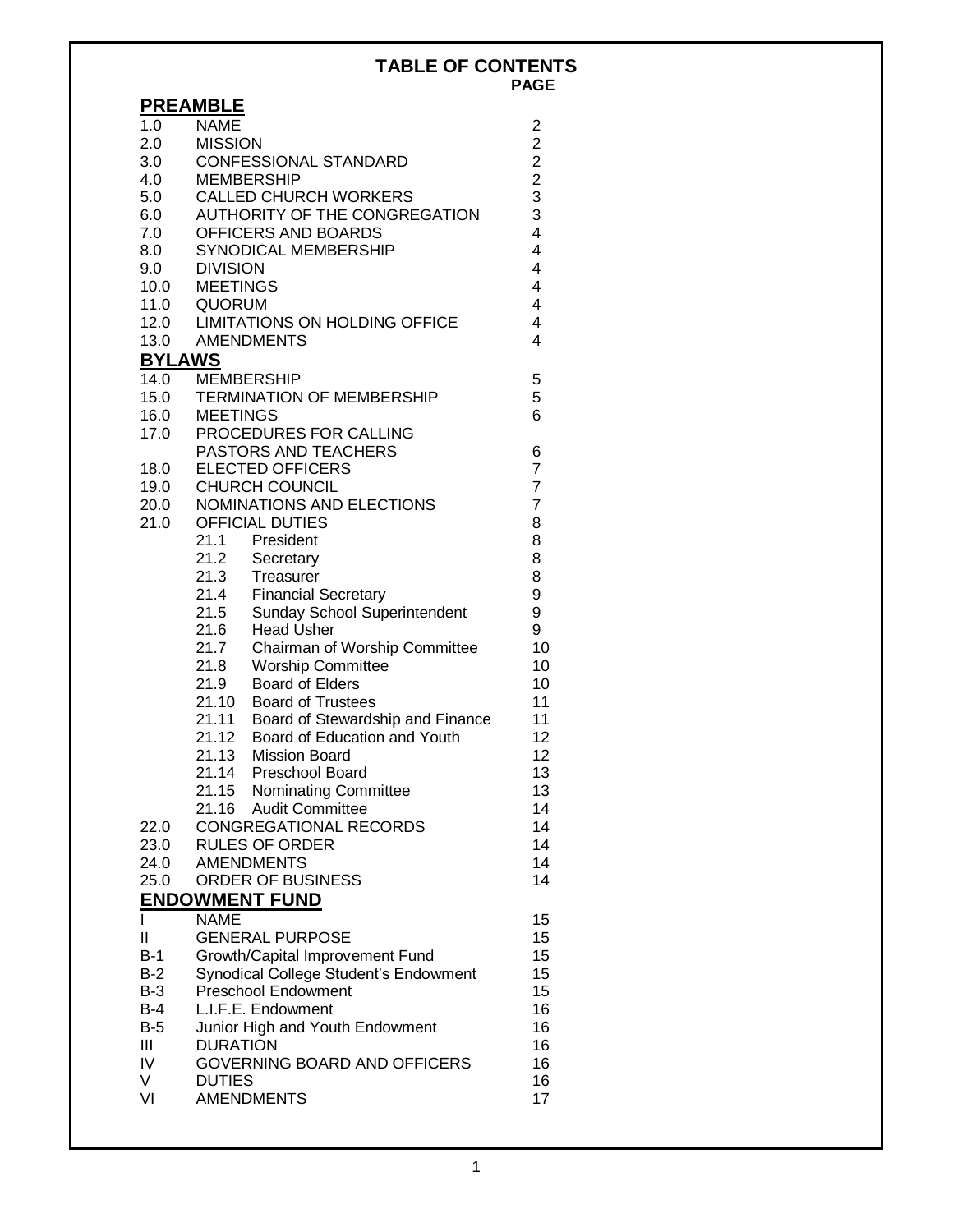#### **PREAMBLE**

The word of God requires that a Christian congregation shall conform to this Divine Word in doctrine and practice (Ps. 119:105; Matt. 28:18-20: Gal. 1:6-8; 2 Tim. 4:1-5 and that all things be done decently and in order (1 Cor. 14:40). Therefore we, the members of St. John's Evangelical Lutheran Church, accept and subscribe to the following Constitution and Bylaws, in accordance with which all spiritual and material affairs of our congregation shall be governed.

#### **1.0 NAME**

The name of this congregation shall be Saint John's Evangelical Lutheran Church of Burt, Kossuth County, Iowa.

#### **2.0 MISSION**

The purpose of this congregation shall be to give honor and glory to God, to carry out His will, to assist in preaching the Gospel of Jesus Christ to all the world, to manifest the unity of our faith in Jesus Christ as God and Savior, to foster Christian fellowship and love, to extend a helping hand in human need, and to achieve our objectives by the sacraments and by the religious instruction of all its members according to the confessional standard of the Evangelical Lutheran Church.

#### **3.0 CONFESSIONAL STANDARD**

This congregation accepts without reservation:

- 3.1 The Scriptures of the Old and New Testament as the written Word of God and the only rule and norm of faith and of practice.
- 3.2 All the Symbolical Books of the Evangelical Lutheran Church as a true and unadulterated statement and exposition of the Word of God, to wit: the three Ecumenical Creeds (the Apostles' Creed, the Nicene Creed, the Athanasian Creed), the Unaltered Augsburg Confession, the Apology of the Augsburg Confession, the Smalcald Articles, the Large Catechism of Luther, the Small Catechism of Luther, and the Formula of Concord.

#### **4.0 MEMBERSHIP**

- 4.1 Membership
	- 4.1.1 Baptized members are all who have been baptized in the name of the Triune God and who are under the spiritual care of the pastor of this congregation, including children who have not yet been confirmed.
	- 4.1.2 Communicant members are those baptized members who have been confirmed in the Lutheran faith, accept the confessional standard of Section 3.0 of this constitution, are familiar at least with the contents of Luther's Small Catechism, and are not members of organizations whose principles and conduct conflict with the Word of God.
	- 4.1.3 Voting Members are all confirmed members who have reached their eighteenth year. They automatically become a voting member and are entitled to hold office. All those who reach this age will receive a copy of the constitution and bylaws and are encouraged to read them. A new voting member shall not be expected to hold office during their first year as a voting member unless by their own consent they agree to serve if elected for a term of office.
- 4.2 Reception

Baptized and communicant members are received through the Sacrament of Holy Baptism, through the consent of one or both parents in the case of children who have been baptized in another Christian congregation, through the rite of confirmation, through transfer from a sister congregation, through profession of faith or reaffirmation of faith. The Voter's Assembly shall approve the reception. Upon reception communicant members, eighteen years or older, automatically become voting members.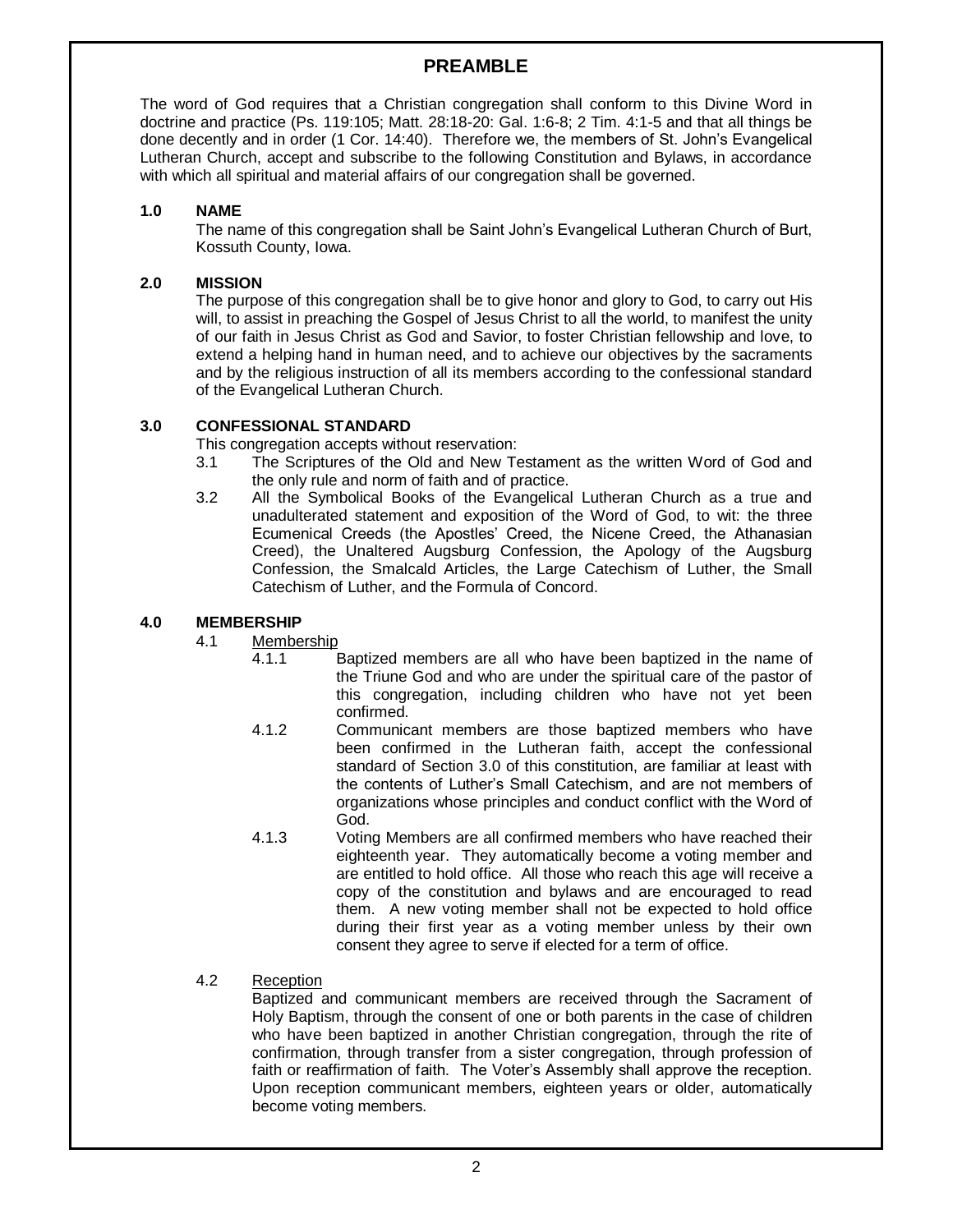4.3 Duties

Members of the congregation shall conform their entire lives to the rule of God's Word, and to that end make diligent use of the means of grace, exercise faithful stewardship of God's many gifts and talents, impart and accept fraternal admonition as the need of such admonition becomes apparent, and be readily available for service in the Kingdom of Christ within and beyond the congregation.

- 4.4 Termination<br>4.4.1
	- Membership shall be terminated by transfer to a sister congregation, by death, by joining a congregation outside the fellowship of this congregation, by excommunication, or by self-exclusion.
	- 4.4.2 Communicant members who conduct themselves in an unchristian manner shall be admonished according to Matthew 18:15-20: if they remain impenitent after proper admonition, they shall be excommunicated. Each case shall be presented individually to the Voter's assembly for a decision. If such members deliberately absent themselves from the meetings at which their case is to be discussed, they shall be regarded as having excluded themselves from the membership of the congregation.

#### **5.0 CALLED CHURCH WORKERS**

- 5.1 Qualifications for Office
	- 5.1.1 This congregation shall establish the pastoral office, which shall be conferred only on such a pastor or candidate who professes and adheres to the confessional standard set forth in section 3.0 of this constitution, who is qualified for his work, who has been endorsed by the Synod.
	- 5.1.2 All other called church workers, including teachers, directors of Christian education, directors of Christian outreach, directors of family life ministry, directors of parish music, and deaconesses shall also profess and adhere to the same confessional standard, must be qualified for their work, and be endorsed by the Synod.
- 5.2 All other employees of the congregation who publicly represent the church, such as non-called teachers, musicians, music directors, and secretaries must be qualified for their work and agree to abide by the confessional standard set forth in article 3.0 in the carrying out of their work.
- 5.3 Any pastor, other called church worker, or officer may be removed from office by the Voters Assembly by a two-thirds majority ballot vote, in Christian and lawful order, for only the following reasons: persistent teaching of false doctrine (as defined by section 3.0), leading a scandalous life, willful neglect of the duties of the office, or inability to perform the duties of the office.
- 5.4 The congregation may request the resignation of any pastor, other called church worker, or officer from his position in the congregation in the case of prolonged incapacity or general incompetence.

#### **6.0 AUTHORITY OF THE CONGREGATION**

- 6.1 The congregation as a body, through the voting members shall have supreme power to administer and manage all its external and internal affairs. The establishment and conduct of all institutions and societies within the congregation, such as the parochial school, Sunday School, youth societies, men's or ladies' organizations, choir, shall at all times be subject to approval and supervision of the congregation. The congregation, however, shall not be empowered to decide anything contrary to the Word of God and the Confessions of the Lutheran Church (Section 3.0) and any such decision shall be null and void.
- 6.2 The right of calling pastors or teachers shall be vested in the congregation through the Voter's Assembly and shall never be delegated to a smaller body or to an individual.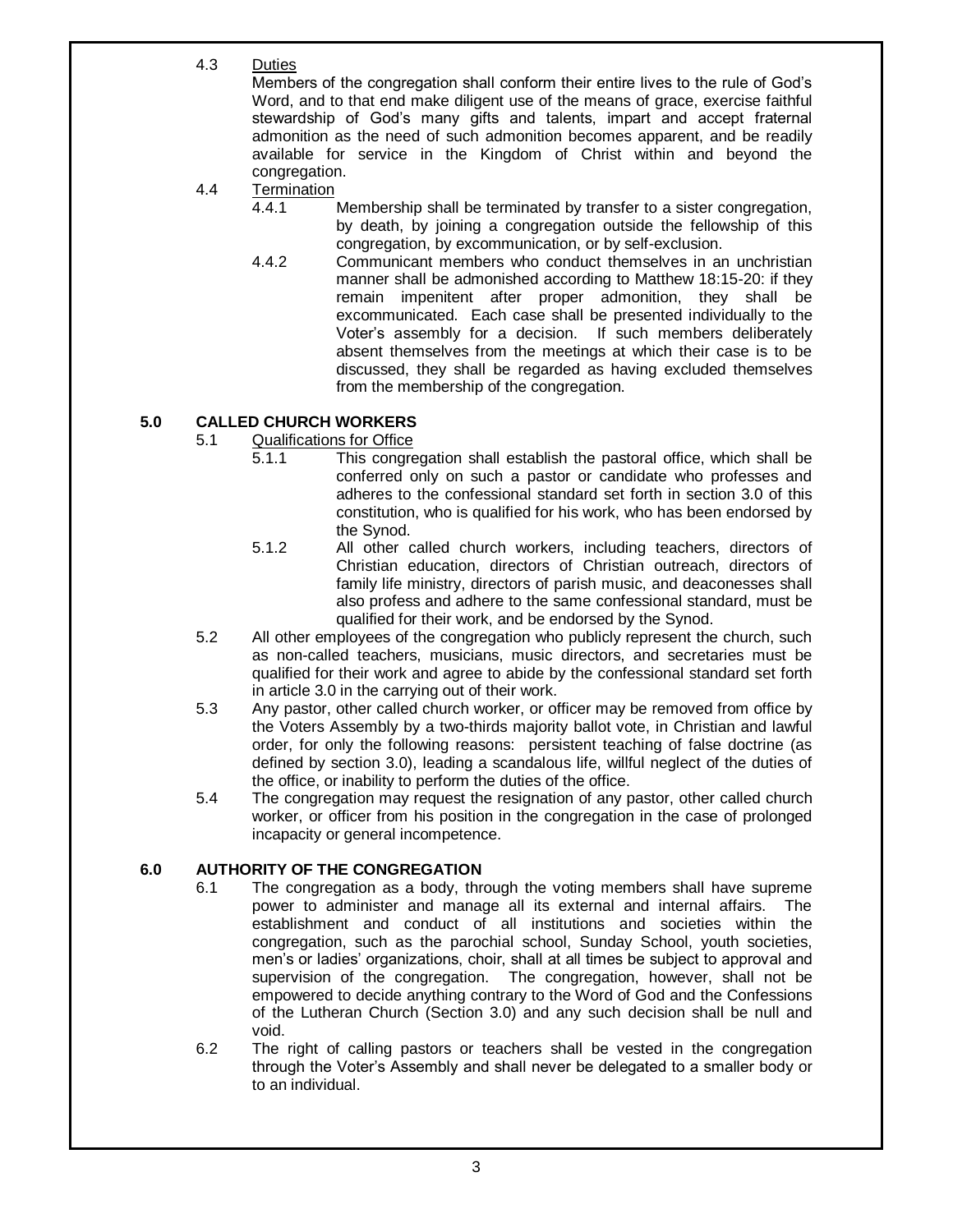#### **7.0 OFFICERS AND BOARDS**

The officers and Boards of this congregation shall be such officers, boards, or committees as the Bylaws of this congregation may prescribe.

#### **8.0 SYNODICAL MEMBERSHIP**

This congregation shall be a member of the Lutheran Church-Missouri Synod as long as the Synod conforms to the congregation's confessional standards set forth in Section 3.0 as determined by a majority vote of the congregation at a meeting called for that purpose.

#### **9.0 DIVISION**

- 9.1 If at any time a division should take place on account of doctrine, the property of the congregation and all benefits connected therewith shall remain with those communicant members who continue to adhere in confession and practice to Section 3.0 of this constitution, as determined by the adjudication procedures of Synod.
- 9.2 If division takes place for any other reason, the property shall remain with the majority of the communicant members who continue to adhere in confession and practice to Section 3.0 of this constitution, as determined by the adjudication procedures of the Synod.
- 9.3 In the event the congregation should dissolve, the voter's assembly shall decide by majority vote upon a Lutheran mission organization to receive the proceeds from the liquidation of the congregation's property and assets. In the event the congregation cannot reach a decision, the Synodical district in which the congregation holds membership shall identify an appropriate recipient.

#### **10.0 MEETINGS**

Regular meetings of the Voter's Assembly shall be held as determined in the Bylaws. Announcements of the meeting shall be made in the services of the two previous Sundays. Special meetings require announcement in services in the two previous Sundays or notification by mail and/or phone and announcement in service in the one previous Sunday. Such special meetings may be called at the request of the President or three members of the Council.

#### **11.0 QUORUM**

All members present at a validly called meeting shall constitute a quorum.

#### **12.0 LIMITATIONS ON HOLDING OFFICE**

Women who have reached the age of eighteen may hold voting membership in the congregation and serve as officers and as members of boards and committees as long as these positions are not directly involved in the specific functions of the pastoral office (preaching, the public administration of the sacraments, church discipline) and as long as this service does not violate the order of creation (usurping authority over men). Accordingly, they shall not serve as pastor, as a member of the Board of Elders, as president or vice-president of the congregation.

#### **13.0 AMENDMENTS**

- 13.1 Amendments to provisions of this Constitution except Sections 2.0,3.0,5.0,8.0,13.0 may be adopted at a regular Voter's Meeting, except as hereinafter otherwise provided:
	- 1. That the proposed amendment has been submitted in writing at a previous meeting of the Voter's Assembly and published by posting in a conspicuous place in the church or by mail prior to the meeting at which the proposed amendment will be acted upon;
	- 2. That an affirmative vote of a two-thirds majority of the voters present is secured.
- 13.2 In addition to the above requirements, proposals to amend Sections 2.0,3.0,5.0,8.0,13.0 shall require that previous notice of such amendment and discussion of the same shall be presented at two regular meetings of the Voter's Assembly before the meeting at which the proposed amendment is to receive action. Due notice of the fact that a vote will be taken shall be given all voting members of the congregation. Any changes in these articles shall not destroy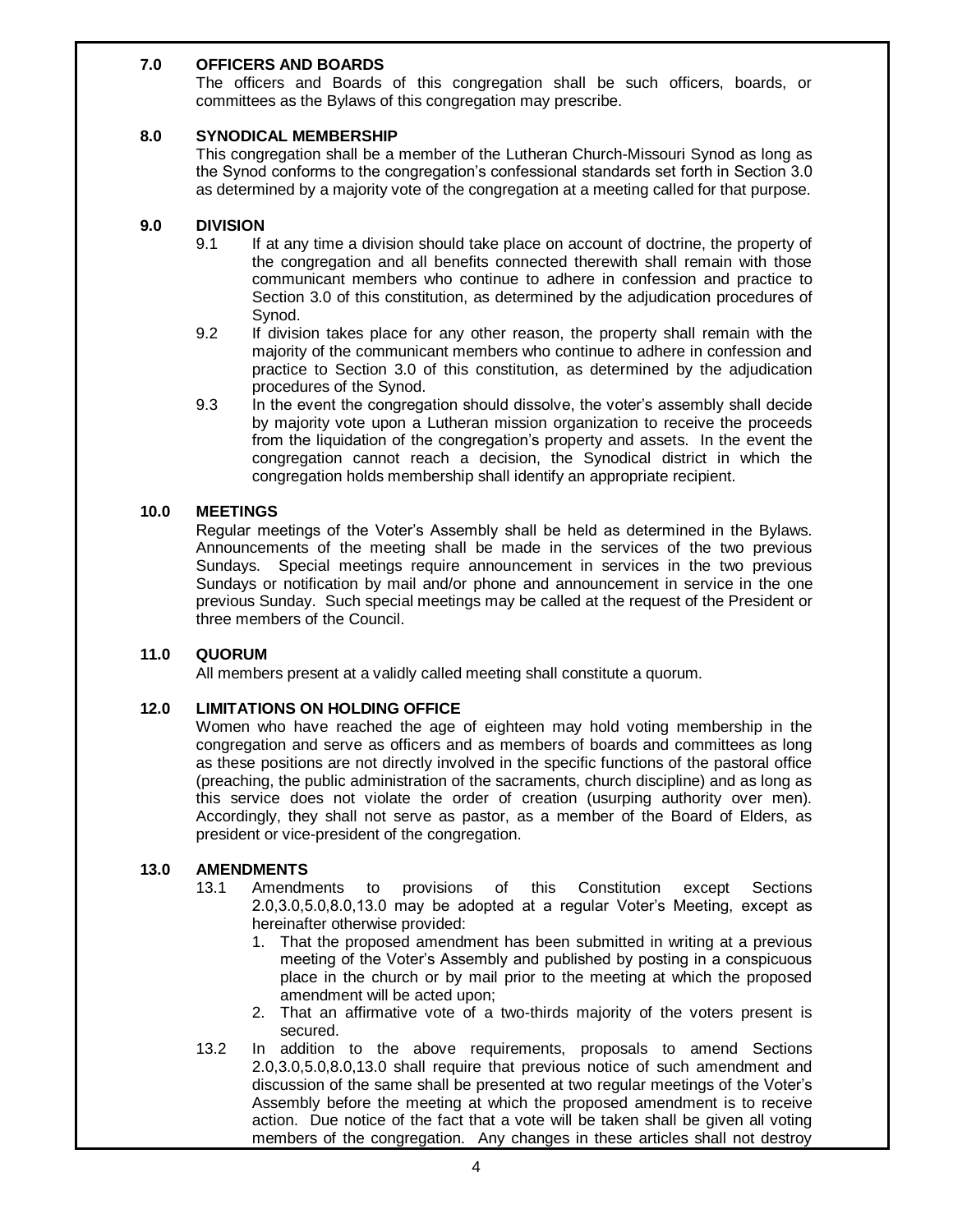the essential meaning of the same. Whether or not this has occurred shall be decided, if challenged, by a decision of the commission of Adjudication of the Synodical District in which the congregation holds its Synodical membership.

13.3 The revised constitution shall, as a condition of continued membership in the Lutheran Church-Missouri Synod, be submitted to the president of the district for review by the district's constitution committee and favorable action by the district's board of directors before being implemented by the congregation.

#### **BYLAWS**

*The words "he," "him," and "his"; are intended to include both masculine and feminine genders unless otherwise stated.*

#### **14.0 MEMBERSHIP**

- 14.1 Baptized Membership shall consist of all those baptized in this congregation and any person coming with evidence of valid baptism shall be received into baptized membership by the Pastor and Elders, whose action is to be ratified in a subsequent meeting of the Church Council and Voter's Assembly.
- 14.2 Communicant Membership
	- 14.2.1 By Confirmation: Communicant membership shall consist of all those received by this sacred act.
	- 14.2.2 By transfer: Persons coming with a communicant letter of transfer from a congregation in church fellowship, provided they conform in all respects to the requirements of membership of this congregation, shall be received by the Pastor and Elders, whose action is to be ratified in a subsequent meeting of the Church Council and Voter's Assembly.
	- 14.2.3 By Profession of Faith: Other persons shall make their request to the Pastor and Elders and having given satisfactory evidence of qualifications for communicant membership to the Pastor and Elders, they shall be received as communicant members, to be ratified in a subsequent meeting of the Church Council and Voter's Assembly.
	- 14.2.4 Reinstatement: Persons wishing to be reinstated shall make their request to the Pastor or an Elder, and having given satisfactory evidence of qualifications for communicant membership to the Pastor and Elders, they shall be reinstated in a subsequent meeting of the Church Council and Voter's Assembly.
- 14.3 Voting Membership-Duties

It shall be the duty of every voting member to attend the Voter's Assembly meetings. By failing to attend such a meeting a member waves the right to cast his vote during that meeting. He shall accept; nomination for office, committee, appointment, etc. if possible, and generally participates in the business of the Voter's Assembly.

#### **15.0 TERMINATION OF MEMBERSHIP**

- 15.1 Baptized Membership may be terminated by giving notice of intention to terminate membership, or their membership in the congregation may be terminated with their parent's termination of membership.
- 15.2 Communicant Membership
	- 15.2.1 Transfer to another Congregation: Communicant members desiring to join a congregation in church fellowship shall present their request for transfer to the Pastor and Elders to whom authorization is granted to issue such transfers. Such transfer of membership shall be reported to a subsequent meeting of the Church Council and Voter's Meeting.
	- 15.2.2 Peaceful Release: In cases where communicant members have joined another congregation outside our own fellowship, they shall immediately be considered such as having terminated their membership and their names shall be removed from the list and be reported to the next meeting of the Church Council and Voters Assembly.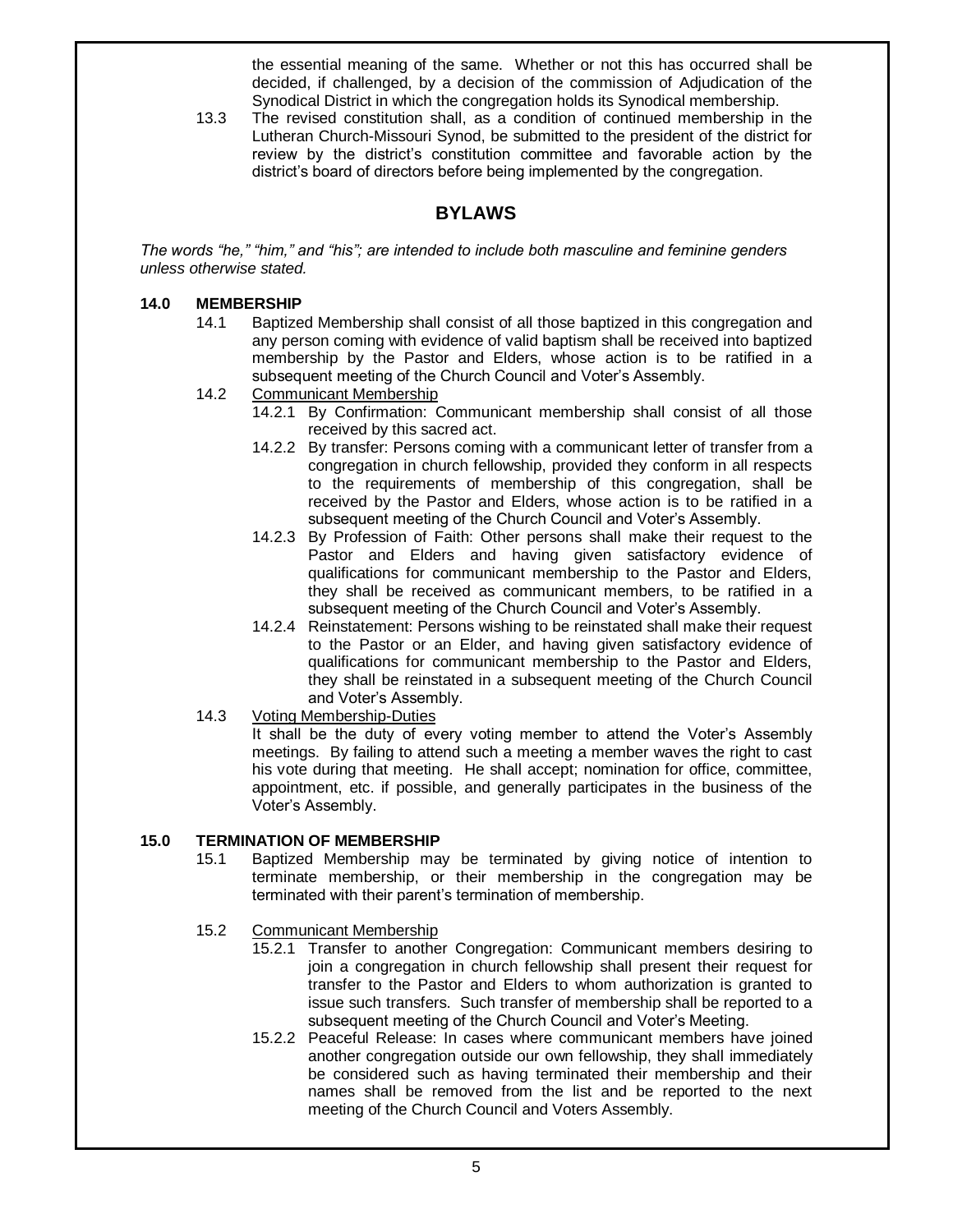- 15.2.3 Whereabouts Unknown: The Voter's Assembly shall remove the names of members whose whereabouts are unknown and cannot be established and forthwith such membership is terminated.
- 15.2.4 Excommunication: Any member who persists in false doctrine or conducts himself in an unchristian manner shall be admonished according to Matthew 18:15-20. If he refuses to amend his sinful life after proper admonitions, he shall be excommunicated. If the member refuses to attend the Voter's Assembly to discuss his case, he has thereby excluded himself. A unanimous vote shall be required for every resolution by the Voter's Assembly for excommunication.
- 15.2.5 Self-Exclusion: If a member fails to commune for a period of 12 months without notifying the congregation of a legitimate cause (such as attending college, military deployment, incarceration, etc.) the pastor and elders shall admonish the member to return to participation in the life of the congregation. If the member refuses to return or fails to do so within 6 months, he may be considered at the elders' discretion, to have resigned his membership by self-exclusion. This resignation of membership shall be reflected in the congregation's membership records upon authorization by the board of elders. Upon repentance for their neglect of the services of the Lord's House, they may be received into membership by this or any other congregation by Affirmation of Faith.
- 15.2.6 Status: A person whose communicant membership has been terminated has forfeited all rights of a member of this congregation as such, or upon any part thereof, so long as he is not reinstated into membership.

#### **16.0 MEETINGS**

16.1 Regular

Regular meetings of the Voter's Assembly shall be held during the first month of the fiscal year and every 3 months thereafter. The dates of the meetings shall be set by the Church Council.

16.2 Election and Budget

An additional meeting shall be held in the final month of the fiscal year and shall include the election of officers and the adoption of next year's church budget. This shall be considered the annual meeting of the congregation.

16.3 Special

The President or any three members of the Church Council may call special meetings of the Voters Assembly.

16.4 Quorum

Every regular or special Voter's meeting shall be announced 8 days prior to the meeting. The members present at any meeting properly announced constitute a quorum. However, for amending Articles of Incorporation or the Constitution, the erection of buildings, the purchase of property, or the removal of a pastor or other called church worker or some other member from office, a two-thirds majority of those present shall be required for adoption of a resolution, unless otherwise provided by state law or the Constitution and Bylaws of this congregation.

#### **17.0 PROCEDURES FOR CALLING PASTORS AND OTHER CHURCH WORKERS**

- 17.1 When a pastor or other church worker is to be called from the field, every member of the congregation shall have the privilege of making one or more nominations. The congregation shall also ask the President of the Synodical District for recommendations. In the case of a pastoral call the Board of Elders shall serve as the screening committee, and in the case of the calling of any other church worker the council shall appoint a screening committee.
- 17.2 In the screening process the respective board shall submit all names to the District President for information and evaluation. After receiving information and recommendations from the District President, the respective board shall present to the congregation, by means of a public announcement, at least six preferred candidates, together with a biographical sketch of each.
- 17.3 At the Voter's Meeting, called for the purpose of calling a new pastor or other church worker the preferred list may be amended by means of a two-thirds vote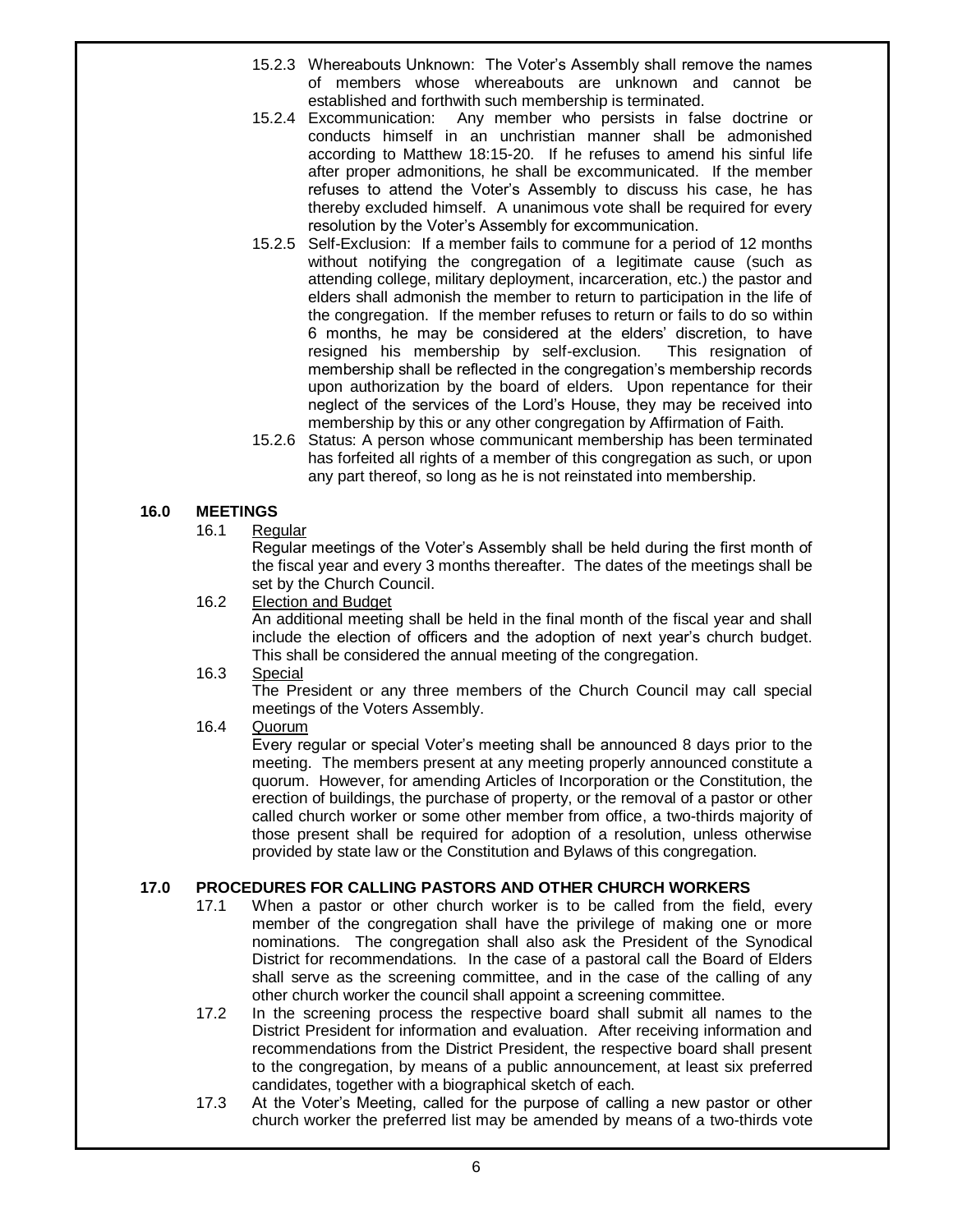of those present. At that point the Voter's Assembly shall be asked to agree to be satisfied with whatever selection is finally made by the congregation.

- 17.4 Balloting shall proceed by means of a secret ballot vote. A simple majority is needed in order to determine the disposition of the call.
- 17.5 The Voters Assembly may decide by majority vote to request a pastoral candidate from a Synodical seminary or from a Synodical university for any other called position. In the case where the congregation has determined to call such a candidate, the appointed screening committee shall be responsible for making application through the appropriate synodically determined assignment process at that time. Completion of this application process shall constitute fulfillment of the above requirements listed in 17.1 though 17.4

#### **18.0 ELECTED OFFICERS**

The elected officers of this congregation shall be, a Congregational Secretary, a Treasurer, a Financial Secretary, a Sunday School Superintendent, a Head Usher, Chairman of the Worship Committee, and the Boards responsible for a specific area of Kingdom work in the congregation: Board of Elders, Board of Trustees, Board of Stewardship and Finance, Board of Education and Youth, Mission Board, and Preschool Board. The offices of Congregational Secretary and Financial Secretary may be held by one person as a combined office. The Nominating Committee, Audit Committee, and Church Council shall be composed as specified in these Bylaws. All officers shall be voting members of this congregation.

#### **19.0 CHURCH COUNCIL**

19.1 Membership

The Church Council shall be the Board of Directors. The voting members of the Church Council shall be: the Congregational Secretary, the Treasurer all members of the Board of Elders, all members of the Board of Trustees, and the Financial Secretary, Other officers may attend meetings of the council in an advisory capacity and report on behalf of their committee. The pastor shall be an advisory member of the Church Council. At its first meeting of each year, the council shall choose one member to serve as its chairman. The chairman of the council shall also be the Congregational President. The Treasurer, Financial Secretary, and Congregational Secretary may not serve as chairman.

19.2 Meetings

The Church Council shall meet monthly. The President may cancel a monthly meeting if there is no business, by notifying the Council Members 24 hours in advance, but the Council shall meet no fewer than five times per year (prior to each Voters Meeting). The President, or any three members of the Council, may call special meetings by notifying each member at least 24 hours in advance. A majority of the voting members of the council shall constitute a quorum.

19.3 Duties

It shall be the principal duty of the Church Council to coordinate the program and activities of the various departments of the congregation. It shall have power to act in behalf of the congregation between meetings of the Voter's Assembly.

#### **20.0 NOMINATIONS AND ELECTIONS**

- 20.1 The Nomination Committee shall prepare a slate of candidates for the last meeting of the fiscal year of the Voter's Assembly. The Nomination Committee shall attempt to identify at least two candidates for each office, whenever possible. This slate shall be made public prior to the election meeting. Additional nominations may be made from the floor. No person shall be nominated without his consent.
- 20.2 The election shall be by simple majority ballot. The officers elected shall assume their respective duties on the first day of the fiscal year. In the event of a vacancy in any office, the Church Council shall appoint a successor to serve until the next annual election. In the event that all offices on the ballot are unopposed, the election may be certified by unanimous consent if no members of the Voters Assembly object.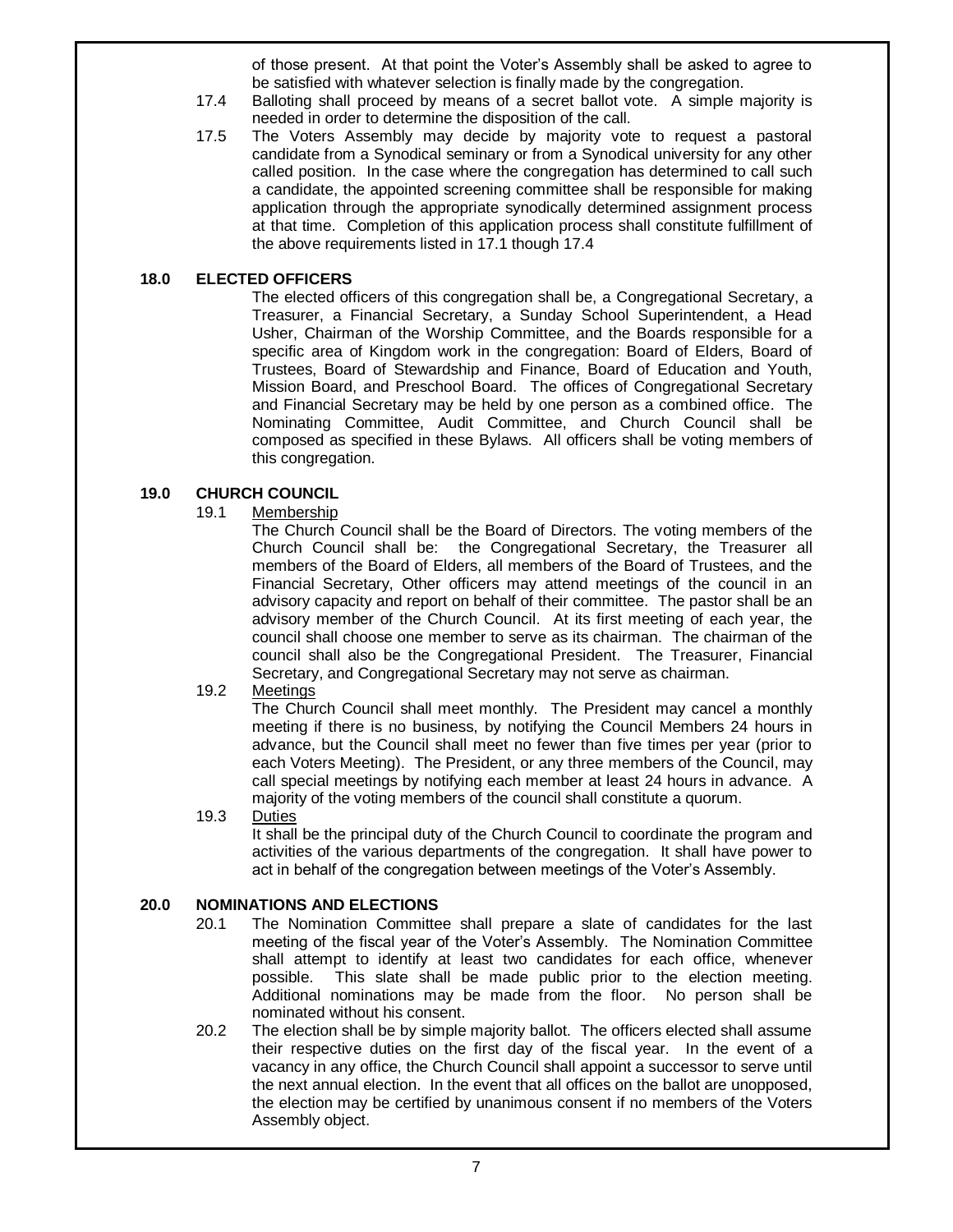20.3 Officers and Board members shall be installed during a public worship service of the congregation.

#### **21.0 OFFICIAL DUTIES/TERMS OF OFFICE**

Officers and members of boards shall perform the duties prescribed in the constitution. The congregation shall also have the privilege from time to time of detailing and enlarging these responsibilities by majority vote of the Voter's Assembly. It may also call such other boards and committees into being as it may need from time to time.

#### 21.1 President

- 21.1.1 The chairman of the Church Council shall also be the Congregational President.
- 21.1.2 The President shall be a consecrated man (Titus 1:5-9).
- 21.1.3 He shall preside at all meetings of the Church Council and Voter's Assembly and shall represent the congregation publicly.
- 21.1.4 He shall see to it that all committees and officers are functioning properly.
- 21.1.5 He will confer with the Pastor regularly as to the needs and the activities of the congregation.
- 21.1.6 He shall prepare an agenda for Church Council or Voter's Assembly meetings.
- 21.1.7 He shall be responsible for seeing that the passed resolutions of the Church council and the Voter's Assembly are carried out.
- 21.2 Congregational Secretary
	- 21.2.1 The term of office of the Secretary shall be for two years.
	- 21.2.2 He shall keep an accurate and permanent record of all Church Council and Voter's Assembly meetings.
	- 21.2.3 He shall see that an accurate list of current voting members and all official committee and board members is kept.
	- 21.2.4 He shall be responsible for notifying voters of date, time, and place of regular and special meetings of the Church Council and Voter's Assembly, when so ordered by the Church Council.
	- 21.2.5 The Secretary shall be responsible for official correspondence sent and received by the Church Council and Voter's Assembly.
	- 21.2.6 He shall keep a record of all changes in church membership.
	- 21.2.7 He shall be responsible for the dissemination of minutes and information from meetings of the Church Council and Voter's Assembly.
	- 21.2.8 Whenever possible, the office of Congregational Secretary should be combined with that of Financial Secretary
- 21.3 Treasurer
	- 21.3.1 The term of office for the Treasurer shall be for two years, elected on the alternate year that the Financial Secretary is elected.
	- 21.3.2 He shall be bonded in such amount as the Church Council may determine. The congregation shall pay the cost of such bonding.
	- 21.3.3 He shall be a member of the Stewardship and Finance Board.
	- 21.3.4 He shall pay all bills authorized by the Church Council and Voter's Assembly.
	- 21.3.5 He shall be responsible for monthly remission of offerings for missions and church agencies and prompt payment of salaries and bills authorized by the congregation.
	- 21.3.6 He shall keep an accurate record of the receipts and disbursements of the congregation in books or electronically, which shall be and remain the property of the congregation; all these books may be audited by the Audit Committee and a report of such audit may be submitted to the Voter's Assembly.
	- 21.3.7 He shall submit a written report at each regular Voter's Assembly Meeting and preliminary report at Church council meetings such reports show actual receipts and disbursements, compared with budgeted amounts.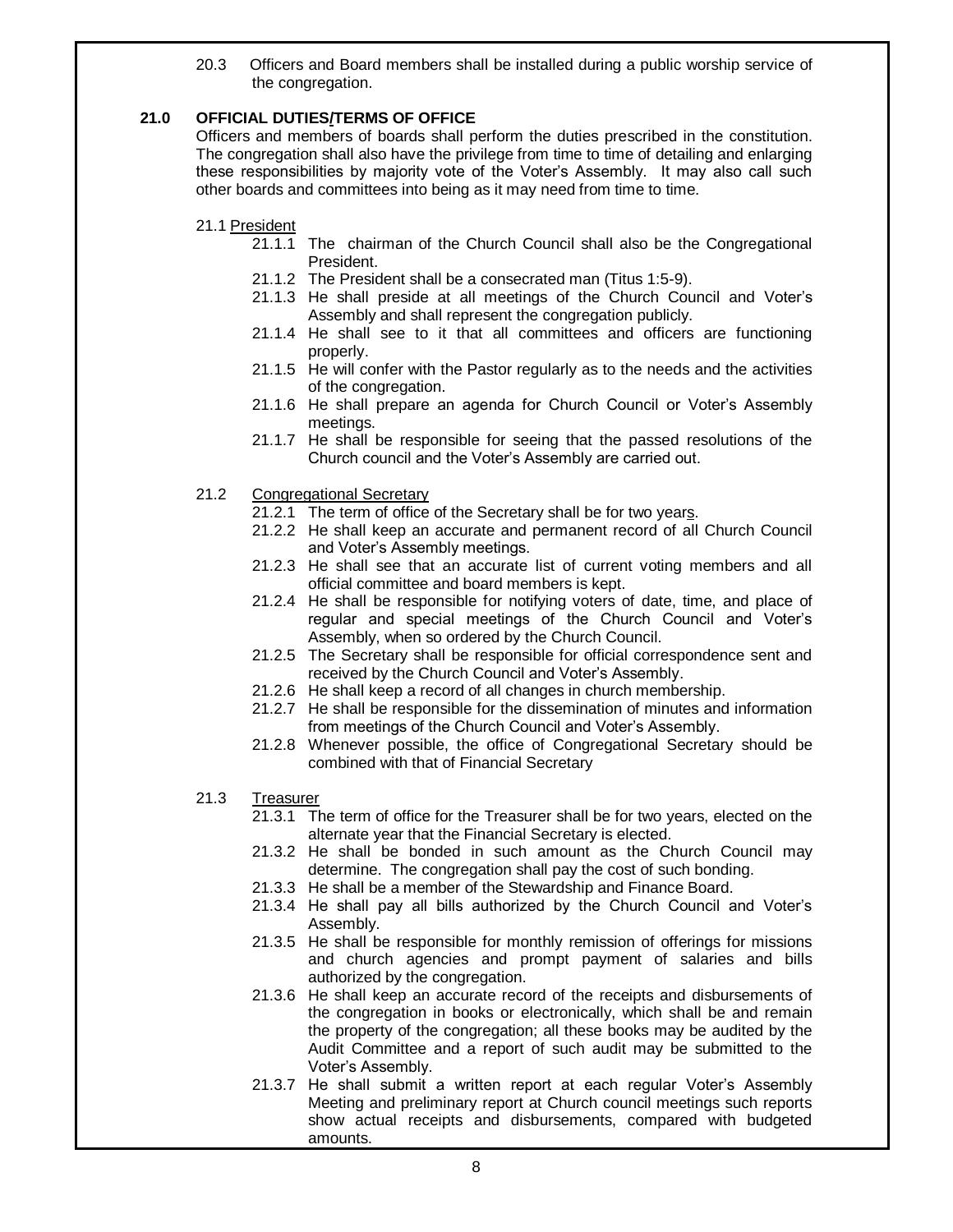- 21.3.8 During serious illness of the Treasurer or some other emergency the person whom the Church Council may appoint to serve as temporary Treasurer shall take the books, papers, electronic records, and other valuable articles belonging to the congregation into his custody.
- 21.4 Financial Secretary
	- 21.4.1 The term of office of the Financial Secretary shall be two years, elected on the alternate year that the Treasurer is elected.
	- 21.4.2 He shall be bonded in such amount, as the Church Council shall determine. The congregation shall pay the cost of such bond.
	- 21.4.3 The Financial Secretary shall prepare a report for each regular meeting of the Voters Assembly and a preliminary report for Church Council meetings.
	- 21.4.4 All offerings shall be counted in the presence of at least two members of the Board of Stewardship and Finance or their substitutes appointed by the chairman of that board.
	- 21.4.5 He shall be responsible for ordering of offering envelopes; record forms and such materials as are necessary for the recording of the congregational receipts.
	- 21.4.6 He shall submit to each recorded contributor a written financial statement of the amount given; such statements shall be submitted no later than January 31st in the following year.
	- 21.4.7 Whenever possible, the office of Financial Secretary should be combined with that of Congregational Secretary
- 21.5 Sunday School Superintendent
	- 21.5.1 The term of office of the Sunday School Superintendent shall be for three years.
	- 21.5.2 He shall be a member of the Board of Education and Youth.
	- 21.5.3 He shall work together with the Pastor in securing the best-qualified teachers and substitute teachers for the Sunday School staff; such teachers shall be approved by the Board of Education.
	- 21.5.4 He is responsible for keeping accurate records of enrollment, attendance, and funds of the Sunday School; and making regular reports of said, enrollment, attendance, and funds to the Church Council and Voter's Assembly.
	- 21.5.5 He is responsible for seeing that the Sunday School be supplied with approved literature and necessary equipment that the teachers receive the necessary instruction for lesson preparation.
- 21.6 Head Usher
	- 21.6.1 The term of office of the Head Usher shall be for three years.
	- 21.6.2 He shall be a member of the Mission Board.
	- 21.6.3 He shall be a member of the Worship Committee.
	- 21.6.4 He shall, under the supervision of the Pastor, secure a staff of qualified ushers; the Board of Elders shall approve such ushers.
	- 21.6.5 He shall be responsible for the usher staff's training and scheduling so that they create and maintain a worshipful atmosphere in welcoming and seating worshipers for all services of the congregation.
	- 21.6.6 He shall be responsible to see that the physical facilities of the worship are so adjusted that there be no distraction or discomfort during worship.
- 21.7 Chairman of the Worship Committee
	- 21.7.1 The term of the office of the Chairman of the Worship Committee shall be for two years.
	- 21.7.2 The Chairman of the Worship Committee shall be responsible for coordinating the various people and activities necessary for the conducting of the congregation's worship according to the manner specified by the Pastor and Elders.
	- 21.7.3 The Chairman of the Worship Committee shall preside at all meetings of the Worship Committee.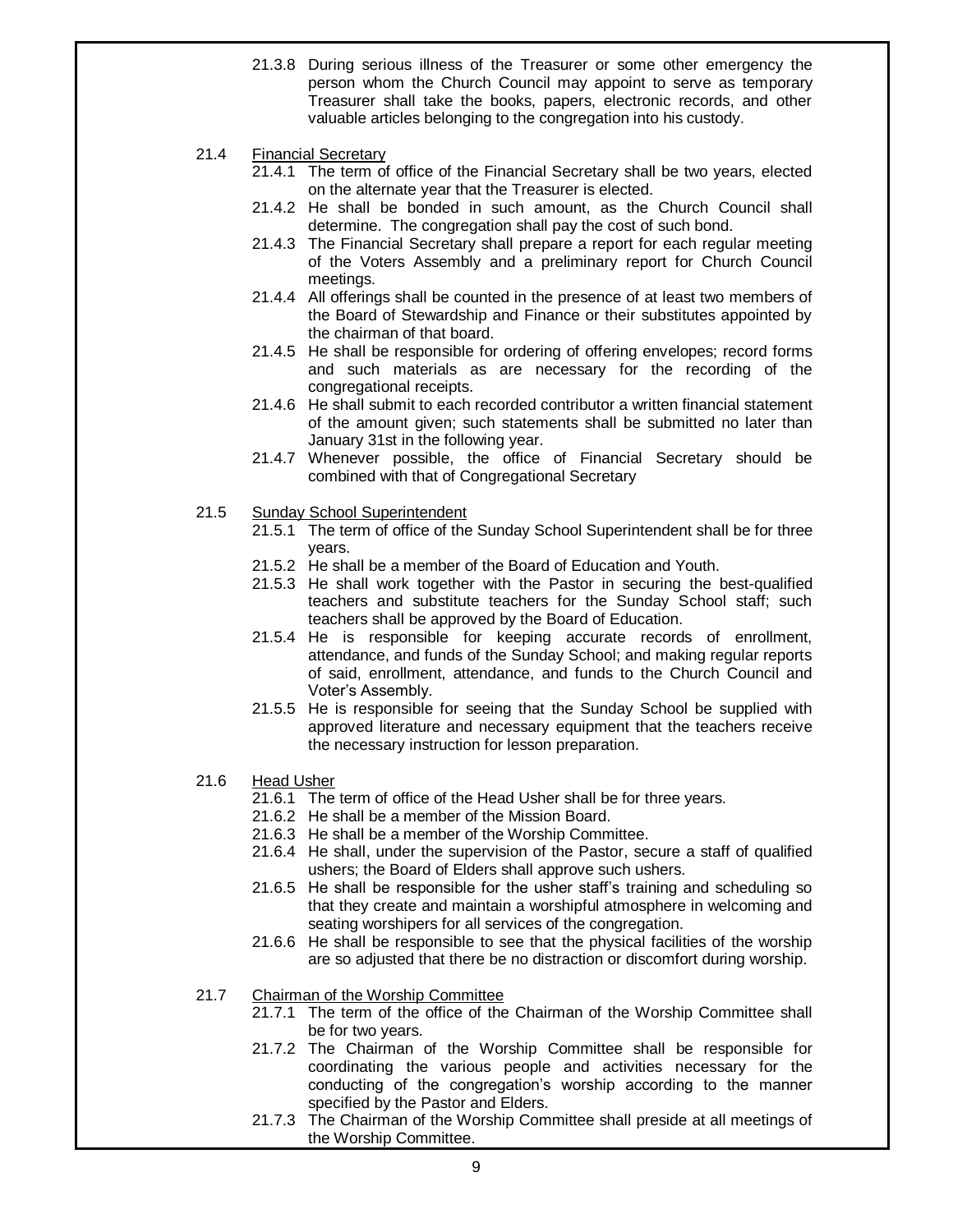- 21.8 Worship Committee
	- 21.8.1 The Worship Committee shall consist of the Pastor, one member of the Altar Guild, the Choir Director, the Head Organist, the Head Usher, one member of the Board of Trustees, and one Elder.
	- 21.8.2 Other members of the congregation may be invited to participate in the Worship Committee's meetings, as their involvement in services requires.
	- 21.8.3 The responsibility of the Worship Committee shall be to coordinate their various duties in the church's worship so that services are carried out in a smooth and professional manner.
	- 21.8.4 The Worship Committee shall meet at the discretion of the Pastor and its Chairman.
- 21.9 Board of Elders
	- 21.9.1 The term of the office for an Elder shall be three years; the election of Elders shall be staggered.
	- 21.9.2 The Board of Elders shall consist of at least three consecrated men (Titus 1:5-9).
	- 21.9.3 Elders shall be consecrated men (Titus 1:5-9) who show themselves to be mature in their judgment, well versed in Scripture, sound in doctrine, and actively loyal to Christ and his church (Acts 6:3).
	- 21.9.4 The Senior Elder shall be the chairman of the Board and shall be the representative of the Board at Church Council meetings.
	- 21.9.5 Elders shall be assigned to each of the following areas of responsibility, as agreed upon among themselves at their first meeting of the year:
		- 21.9.5.1 Education One Elder shall advocate for the educational efforts of the congregation, both youth and adult. He shall be a member of the Board of Education and Youth. He shall represent that board at meetings of the Church Council.
		- 21.9.5.2 Worship One Elder shall advocate for the worship of the congregation. He shall be a member of the worship committee and represent that committee at meetings of the Church Council.
		- 21.9.5.3 Mission One Elder shall advocate for the mission efforts of the congregation. He shall be a member of the Mission Board and represent that board at meetings of the Church Council.
		- 21.9.5.4 At Large Additional elders beyond three shall be considered "At Large" Elders. They shall carry out the general responsibilities of Elders, but are not assigned to a particular area of responsibility.
	- 21.9.6 One of the "At Large" Elders shall be assigned to the Audit Committee and Nominating Committee. In the event there are no "At Large" Elders, the Junior Elder shall serve in this capacity.
	- 21.9.7 Elders shall seek to ensure and protect the spiritual, emotional, and physical health and welfare of the Pastor and his family.
	- 21.9.8 The elders shall advise and assist the Pastor in all matters pertaining to the spiritual life of the congregation. They serve as the Pastor's chief assistants and together with the Pastor are accountable for each soul in the congregation, seeing that there is an accurate and up to date membership roster. With the Pastor, they shall assure that all hymnals, liturgies, worship materials, and teaching materials used in the congregation are doctrinally pure according to the congregation's confessional standard (section 3.0).
	- 21.9.9 They are to consider the complaints and grievances of members of the congregation, observing the principal of Matthew 18:15-16 **"If your brother sins against you, go and show him his fault, just between the two of you, If he listens to you, you have won your brother over. But if he will not listen, take one or two others along, so that 'every matter may be established by the testimony of two or three witnesses'."** And report such grievances to the congregation that cannot be otherwise resolved, in accordance with Matthew 18:17-18 **"If he refuses to listen to them, tell it to the church; and if he refused to**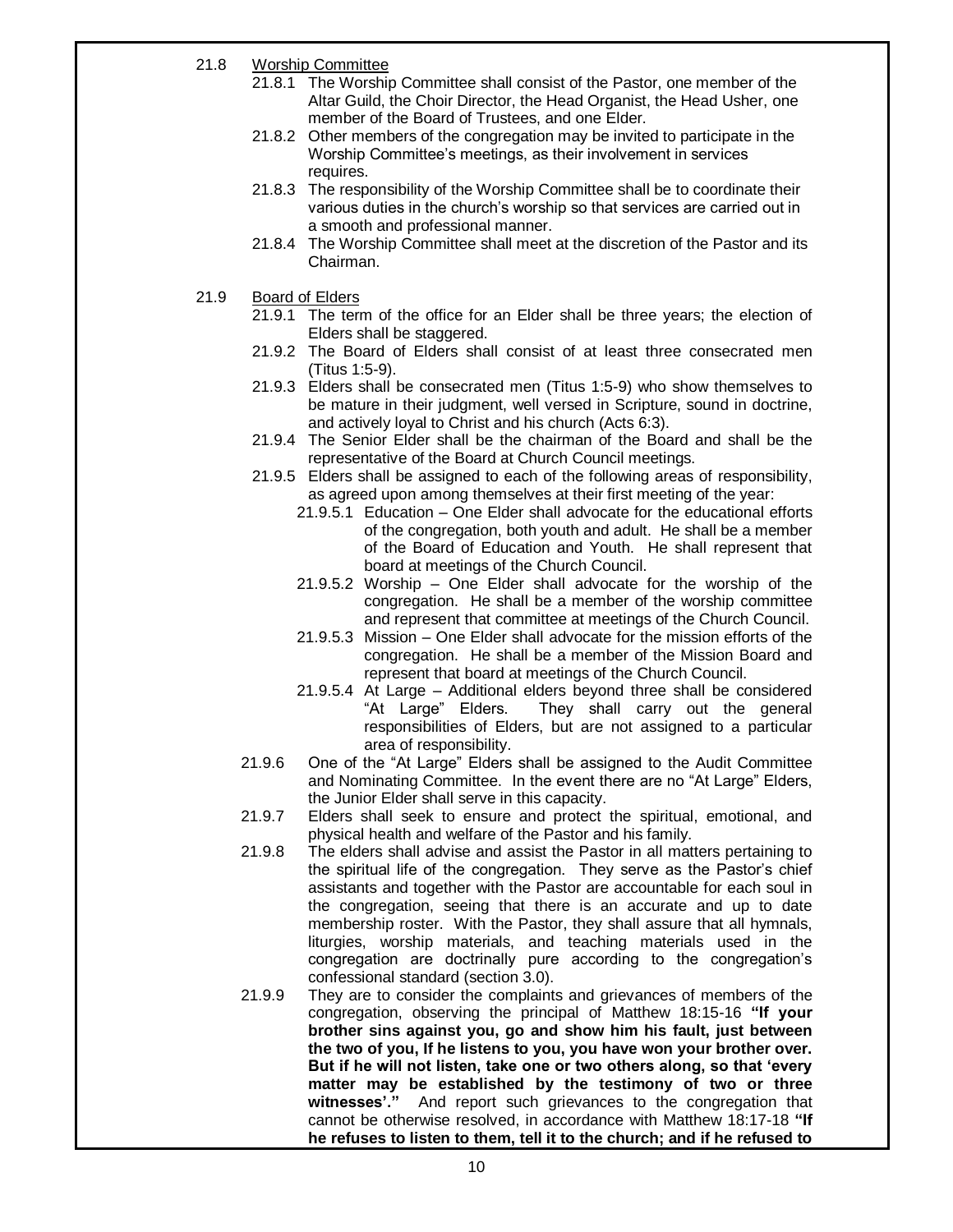**listen to even the church, treat him as you would a pagan or a tax collector. ' I tell you the truth, whatever you bind on earth will be bound in heaven and whatever you loose on earth will be loosed in heaven'."**

- 21.9.10 The Elders shall make every effort to induce members who have been negligent in their attendance of services, in the use of the Sacraments, and the financial support of the church to amend their sinful ways and to fully enjoy the rights and privileges of their membership.
- 21.9.11 The Elders shall assist the Pastor in arranging for pulpit assistance, special services, and guest speakers.
- 21.9.12 The Elders shall audit the congregation's membership records.
- 21.10 Board of Trustees
	- 21.10.1 The Board of Trustees shall consist of three members.
	- 21.10.2 The term of office for a Trustee shall be for three years; the election of Trustees shall be staggered.
	- 21.10.3 The Senior Trustee shall be Chairman of the Board and shall be the representative of the Board at the Church Council meetings.
	- 21.10.4 Trustees shall be assigned to each of the following areas of responsibility, as agreed upon among themselves at their first meeting of the year:
		- 21.10.4.1 Finance One Trustee shall be a member of the Board of Stewardship and Finance. In the absence of the Treasurer and Financial Secretary, he would represent this Board at meetings of the Church Council. The Trustee for Finance shall be a member of the Audit Committee and the Nominating Committee.
		- 21.10.4.2 Preschool One Trustee shall be a member of the Preschool Board, and shall represent them at meetings of the Church Council.
		- 21.10.4.3 Worship/Christmas One Trustee shall be a member of the worship committee and shall be the contact between the Christmas Committee and the Church Council.
	- 21.10.5 The Trustees shall be responsible for seeing that the congregation is properly incorporated according to the laws of the State and shall at the instruction of the Voter's Assembly and in its behalf make contracts, sign legal documents, buy and sell property and appear in court on behalf of the congregation when such need arises.
	- 21.10.6 The Trustees shall make regular inspection of all church properties and recommend needed repairs and improvements, especially noting needed safety and fire equipment; and take the initiative to accomplish such repairs and improvements.
	- 21.10.7 The Trustees shall be responsible that adequate custodial help and supplies are made available for the proper maintenance of the congregational property.
	- 21.10.8 The Trustees shall determine and establish with Voter Assembly approval regulations governing the use of the church property and equipment.
	- 21.10.9 The Trustees shall be responsible for the issue and record of keys to the church property.
	- 21.10.10 The Trustees shall be responsible to annually check the adequacy of all types of insurance and negotiate insurance contracts; they shall make proper registration for tax purposes with the government. (Particularly property).
	- 21.10.11 They shall make an annual inventory of official documents in safekeeping and the contents of safety deposit box.
- 21.11 Board of Stewardship and Finance
	- 21.11.1 The Board of Stewardship and Finance shall consist of at least five members.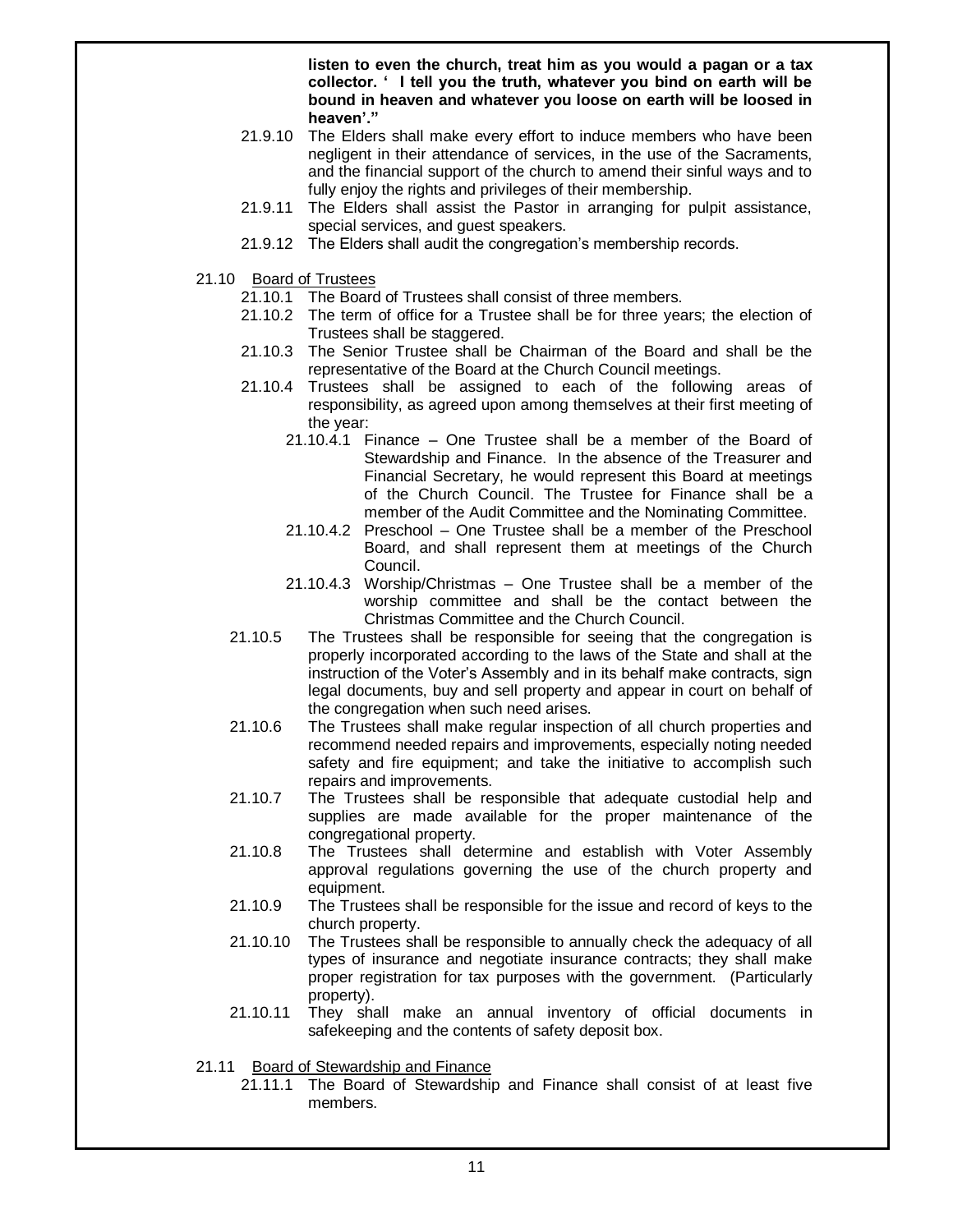- 21.11.2 The Board shall select a chairman at its first meeting of the year. The Trustee for Finance, along with the Treasurer and Financial Secretary shall be the board's voting representatives at meetings of the Church Council. Other members may attend Council meetings in an advisory capacity. At least two additional members of this Board shall be elected from the Voter's Assembly membership serving for a one-year term of office.
- 21.11.3 This Board shall meet annually to prepare the upcoming year's budget, and at other times, as the needs of the congregation require.
- 21.11.4 The Board members shall assist in counting and recording all offering money received; in case of absence, substitutes may be appointed by the Chairman of this Board.
- 21.11.5 This Board shall prepare and present a yearly budget of planned congregational expenses to the Voter's Assembly.
- 21.11.6 This Board shall consult with the Pastor and Board of Elders in the interest of visiting members who give little or nothing for the work of the church.
- 21.11.7 This Board shall provide the congregation with stewardship information and help build enthusiasm for the work of the church; also being responsible for ordering and preparing necessary stewardship materials.
- 21.11.8 This Board shall supervise the raising of any funds needed within the congregation.
- 21.12 Board of Education and Youth
	- 21.12.1 The Board of Education and Youth shall consist of the Sunday School Superintendent, one Elder, and at least two members elected from membership of the Voter's Assembly.
	- 21.12.2 The Board shall select a chairman at its first meeting of the year. The Elder for Education shall be the board's voting representative at meetings of the Church Council. Other members may attend Council meetings in an advisory capacity. The term of office for an elected Board of Education member shall be for three years and elections shall be staggered.
	- 21.12.3 This Board shall meet as the needs of the congregation require. This Board shall be responsible in all things pertaining to the maintenance and improvement of Christian education in the congregation.
	- 21.12.4 This Board shall aid in the selection and training of such teachers and officers that are needed for the proper educational programs of the church.
	- 21.12.5 This Board shall be responsible to see that the proper materials and equipment be available for the teaching ministry of the church; and shall supervise the church library.
	- 21.12.6 This Board shall make recommendations concerning needed funds for the educational programs of the church to the Board of Stewardship and Finance so that such funds may be included in the congregational budget.
	- 21.12.7 This Board shall aid in the encouragement of all youth, children, and adults in the attendance of Sunday School, Bible Classes, and special educational opportunities.
	- 21.12.8 This Board shall be responsible to see that adequate youth programs are made available for the youth of the church and that proper counselors are secured.
- 21.13 Mission Board
	- 21.13.1 The Mission Board shall consist of one Elder, the Head Usher, and at least two members elected from the membership of the Voters Assembly.
	- 21.13.2 The term of office for members of the Mission Board shall be for three years; the election of the Mission Board shall be staggered.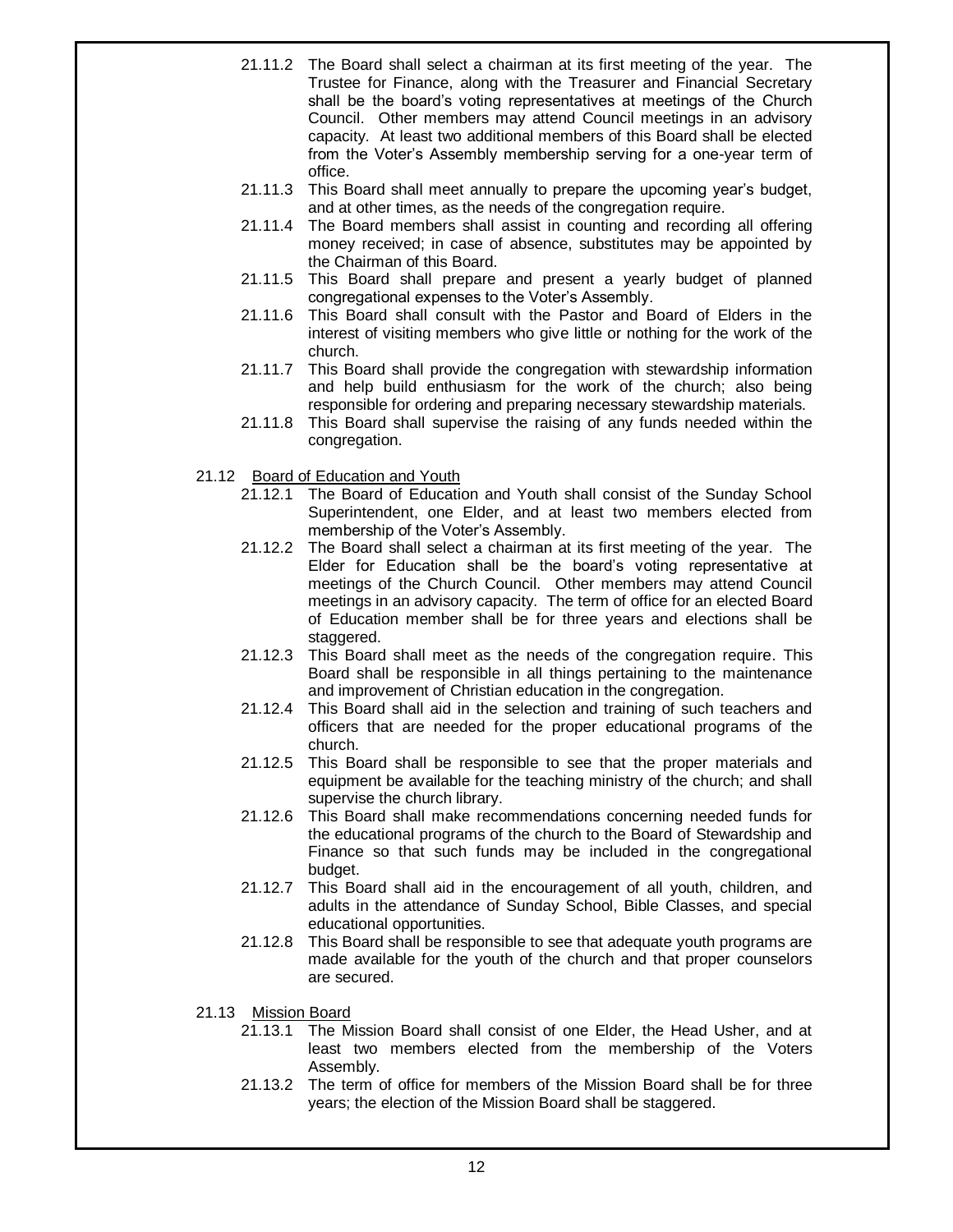- 21.13.3 The Board shall select a chairman at its first meeting of the year. The Elder for Mission shall be the board's voting representative at meetings of the Church Council. Other members may attend Council meetings in an advisory capacity. This Board shall meet as the needs of the congregation require.
- 21.13.4 This Board shall work closely with the Board of Elders and with the approval of the Elders, sponsor programs of evangelism on behalf of the congregation.
- 21.13.5 This Board shall plan, promote, and carry out evangelism programs within the congregation and the community on a regular basis.
- 21.13.6 This Board shall be responsible for a program of community public relations that identifies the congregation with the Gospel of Christ.
- 21.13.7 This Board shall educate and motivate all members in the proper stewardship of God's Gifts to reach out to meet the needs of our fellow man, and arrange for the congregation's support of emergency assistance in our community.
- 21.13.8 Promote ministry to those with special physical needs: the elderly, the disabled, the mentally challenged, and the like.
- 21.13.9 Plan, promote, and conduct a program of ministry to those in institutions; nursing homes, mental hospitals, penal facilities and the like, or provide for the same through established Synodical programs.
- 21.13.10 Cooperate with social agencies of the Lutheran Church-Missouri Synod and the community to meet the needs of our fellow man.
- 21.13.11 Keep the congregation informed on social issues affecting the life of the community and nation and suggest congregational response or action.
- 21.13.12 In conjunction with the Board of Stewardship and Finance, coordinate volunteer assistance within the congregation.
- 21.13.13 Be responsible for any other expressions of Christian love and concern through physical and material support and assistance as needed in the congregation and community.
- 21.14 Preschool Board
	- 21.14.1 The Preschool Board shall consist of one Trustee and at least four members elected from the membership of the Voter's Assembly.
	- 21.14.2 The term of office shall be three years and elections shall be staggered with a yearly election of one or two members.
	- 21.14.3 The Director of the Preschool shall be an advisory member of this Board and may serve as the Treasurer but not as Chairman.
	- 21.14.4 The Board shall elect one of their members to serve as Chairman on a yearly basis. The Trustee for Preschool shall be the board's voting member at meetings of the Church Council. Other members may attend council meetings in an advisory capacity.
	- 21.14.5 This board is responsible for the maintenance and improvement of the Preschool of this congregation.
	- 21.14.6 This board shall be responsible for interviewing, screening, and hiring applicants for the Director and other employees of the Preschool on behalf of the Church Council, and shall report these actions to the Church Council at the next regular meeting.
	- 21.14.7 This Board shall set all fees and salaries for the maintenance of the Preschool.
	- 21.14.8 This Board shall meet monthly.
	- 21.14.9 This Board shall design ways to help fund and support the Preschool.
- 21.15 Nominating Committee
	- 21.15.1 The Nominating Committee shall consist of at least four members.
	- 21.15.2 The Pastor, an Elder and a Trustee shall be members of this committee (as specified above). The Chairman of the Church Council shall appoint a fourth member.
	- 21.15.3 This committee shall meet prior to the last quarterly meeting of the fiscal year of the Voter's Assembly and prepare a slate of officers as outlined in Article 20.1 of the congregation By Laws.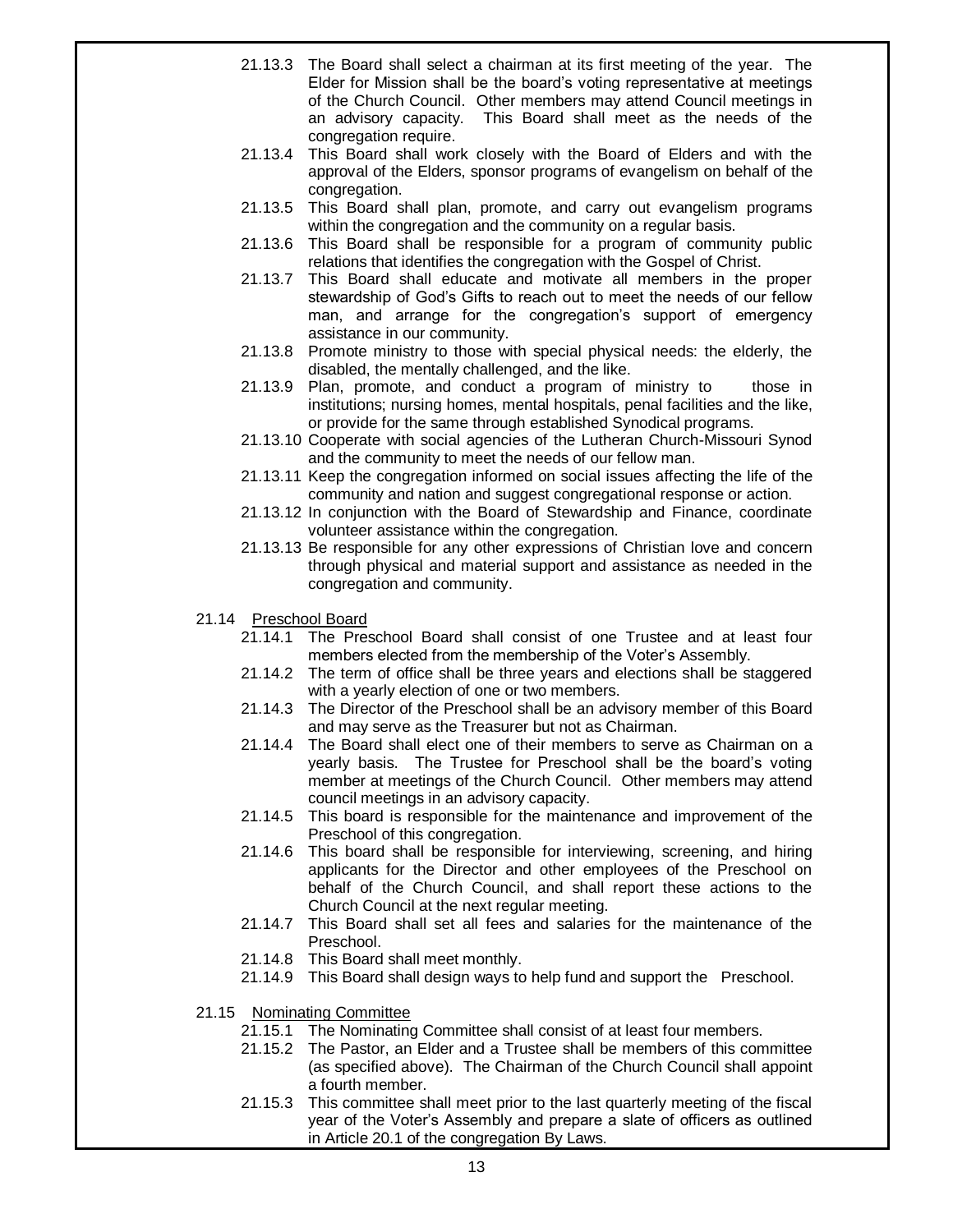21.16 Audit Committee

- 21.16.1 The Audit Committee shall consist of three members.
- 21.16.2 The Chairman shall appoint a member of the council to serve as chairman of the Audit Committee. The Treasurer and Financial Secretary may not serve as chairman of the Audit Committee.
- 21.16.3 An Elder and Trustee shall be the other two members (as specified above). This Committee shall meet with the Treasurer and Financial Secretary after the end of the fiscal year and prior to the first Voter's Assembly meeting of the new year.
- 21.16.4 This Committee shall be responsible to audit all the financial records of the congregation and make a report of the results of such audit at the Voter's Assembly Annual Meeting.

#### **22.0 CONGREGATIONAL RECORDS**

- 22.1 Financial
	- 22.1.1 The financial records kept by the Treasurer and the Financial Secretary shall be the property of the congregation and subject to an audit.
	- 22.1.2 It shall be the responsibility of the Audit Committee to audit all financial records.
- 22.2 Membership Records
	- 22.2.1 The personal records of members concerning communion attendance, baptism, confirmation, marriage, and burials kept by the Pastor shall be the property of the congregation and subject to audit yearly or as ordered by the Voter's Assembly.
	- 22.2.2 It shall be the responsibility of the Board of Elders to audit the Pastor's record of official acts.
	- 22.2.3 The records of official acts shall be taken into custody by the Board of Elders prior to the granting of a peaceful release to a Pastor.
	- 22.2.4 During a vacancy the church records shall be kept by the elected Vacancy Pastor and shall be audited every three months by the Board of Elders.

#### **23.0 RULES OF ORDER**

In Addition to principles laid down in Scripture, the latest edition of Robert's Rules of Order shall be followed.

#### **24.0 AMENDMENTS**

- 24.1 These By Laws may be amended in a properly convened meeting of the Voter's Assembly by a majority of all voting members present, provided the proposed change has been announced in a previous meeting or has been submitted in writing at least two weeks prior to the meeting to all voting members.
- 24.2 The revised bylaws shall take effect immediately upon approval by the Voter's Assembly, but shall, as a condition of membership in The Lutheran Church—Missouri Synod, be submitted to the president of the district for review by the district's constitution committee and favorable action by the district at its next regular convention.

#### **25.0 ORDER OF BUSINESS**

25.1 The following order of business should be used for regular Church Council meetings:

- A. Call to Order
- B. Devotion<br>C. Roll Call
- **Roll Call**
- D. Reading of the Minutes<br>E. Treasurer's Report
- Treasurer's Report
- F. Pastor's Report
- G. Report of Officers and Boards
	- 1. Board of Elders
	- 2. Board of Trustees
	- 3. Board of Stewardship and Finance
	- 4. Board of Education and Youth
	- 5. Mission Board
	- 6. Preschool Board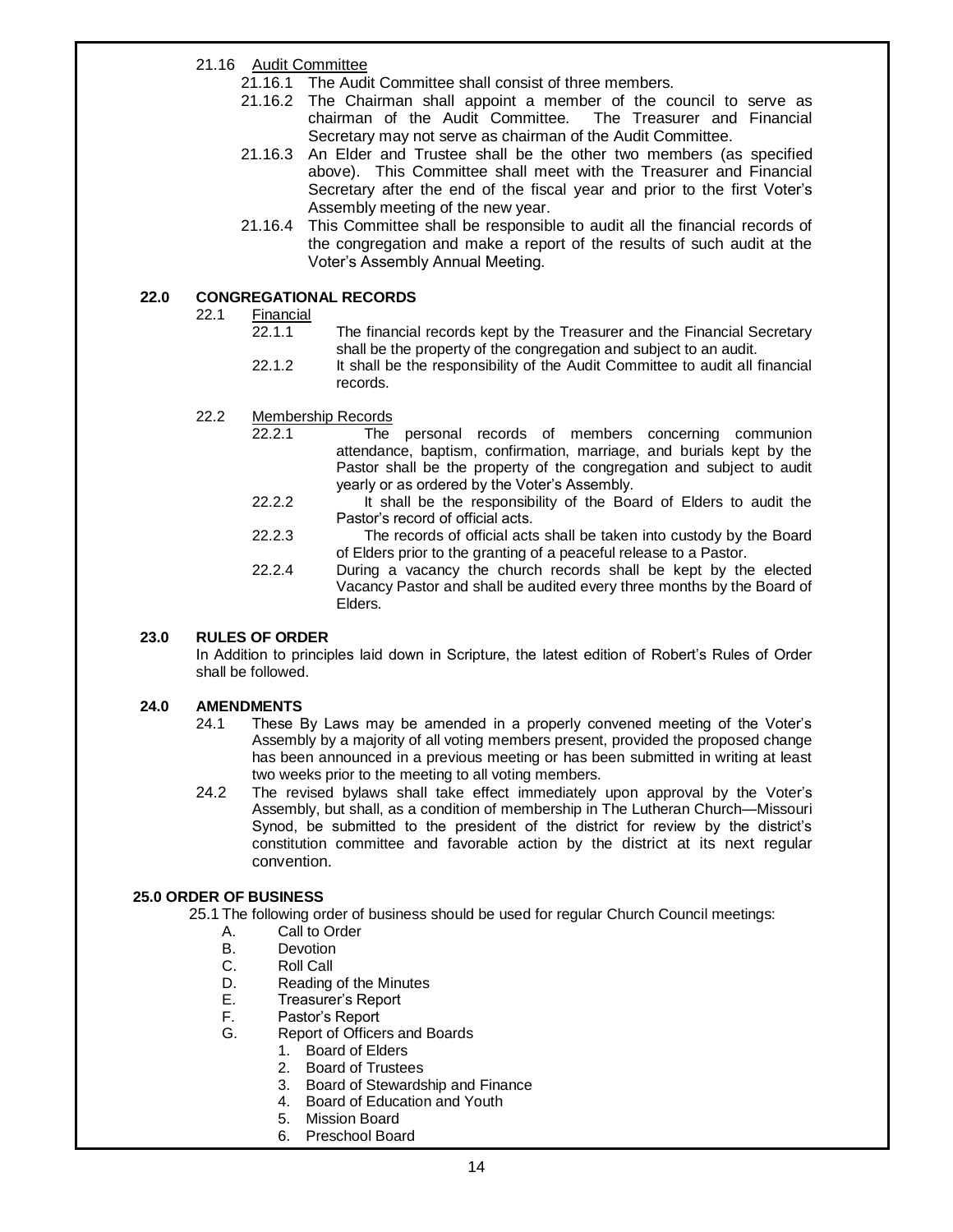- 7. Special Committees
- H. Unfinished Business
- I. New Business
- J. Announcements
- K. Adjournment
- L. Prayer

25.2 The following order of business should be used for regular Voters Meetings:

- M. Call to Order
- N. Devotion
- O. Roll Call
- P. Reading of the Minutes
- Q. Treasurer's Report
- R. Unfinished Business
- S. New Business
- T. Announcements
- U. Adjournment
- V. Prayer

#### **BY LAWS FOR ST. JOHN'S LUTHERAN CHURCH ENDOWMENT FUND**

#### **I. NAME**

This congregation shall have a congregational fund Entitled, **St. John's Lutheran Church Endowment Fund**. It shall be one of the funds of this congregation.

#### **II. GENERAL PURPOSE**

- A. This fund's purpose shall be to receive gifts and bequests and to use them for the mission and ministry of St. John's Lutheran Church in Burt, Iowa.
- B. In order to accomplish this purpose, the Endowment Fund Shall maintain the following separate divisions:

#### **1. Growth/Capital Improvement Fund:**

 Income and/or principal from this fund shall be dedicated for facility expansion, property purchase, erection of new facilities, remodeling of existing facilities, and upkeep of facilities, and upkeep of facilities and grounds.

#### **2. Synodical College Student Endowment:**

Income from this endowment shall be distributed yearly to help with expenses for those students from Iowa District West who have elected to prepare for full-time church work by attending a college or seminary of the Lutheran Church-Missouri Synod. First priority will be given to members of St. John's Evangelical Lutheran Church in Burt, Iowa who meet the above stated criteria, with that year's income being split equally among them.

In the event no member from this congregation is studying for a church work profession at an LCMS college or seminary, a three-person committee made up of the Vice President, Senior Elder, and Senior Trustee shall take applications from Iowa District West students attending either LCMS seminary (Fort Wayne and St. Louis). Applications shall be taken with a deadline of Sept. 30 and one recipient chosen by Nov. 30. The committee has the option to elect to use that year's income to help pay educational debts incurred by full-time church workers who are called to serve at St. John's Evangelical Lutheran Church.

#### **3. Preschool Endowment:**

Income from this endowment shall be dedicated for the Day-to-day operation of Kids of the Kingdom Preschool. This may include payment of salaries, purchase of equipment, scholarships, upkeep of facility, and expenses.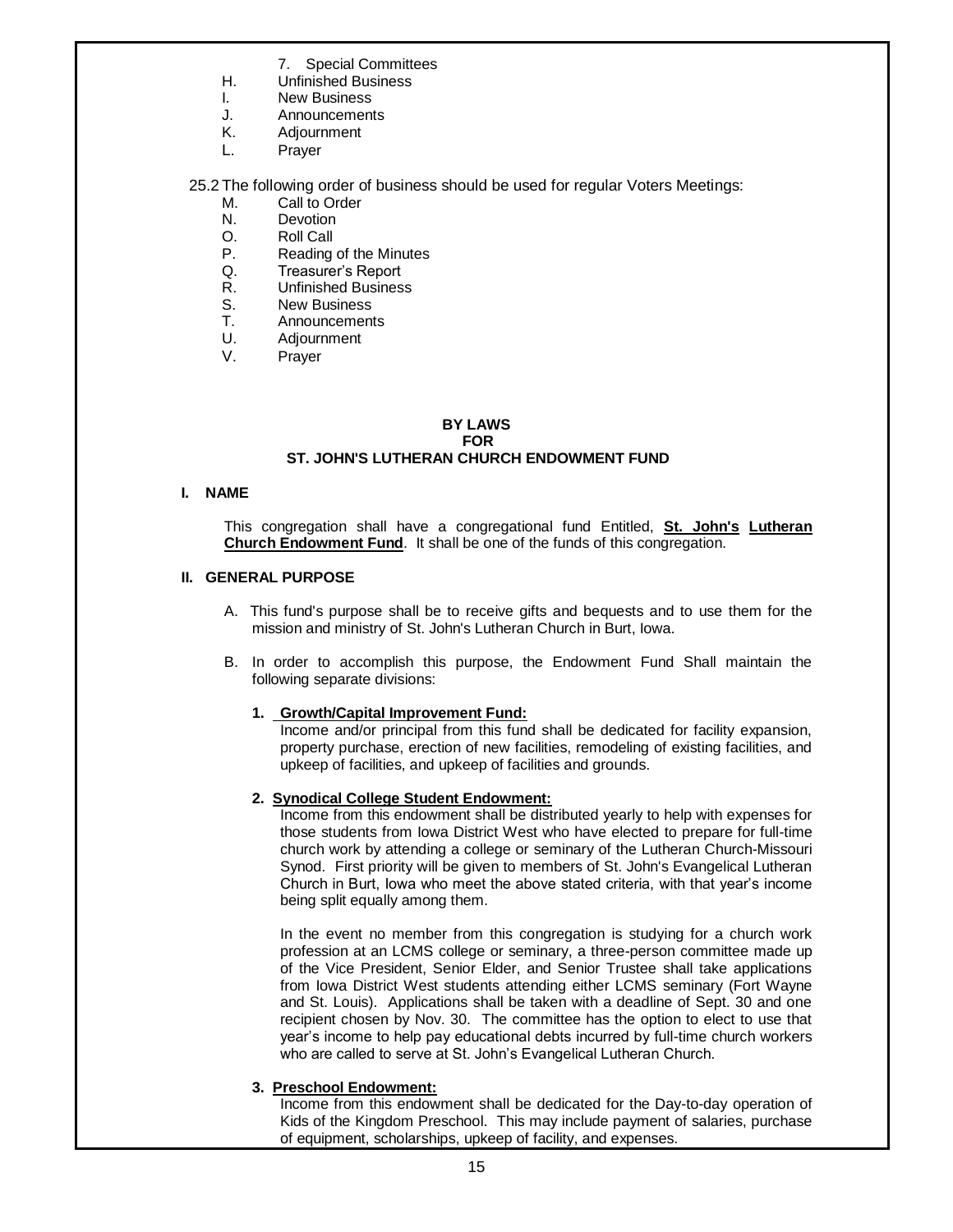#### **4. L.I.F.E. (Lutherans Inspired by the Faithful Elderly) Endowment:**

Income from this endowment shall be dedicated to support the outreach to, for, by, and with the elderly. This could include tape ministry, payment of salaries, purchase of equipment, upkeep of facilities, procurement of speakers, parish nurse program, and other programs and projects specifically designed to meet the needs of the elderly.

#### **5. Junior High and Youth Endowment:**

Income from this endowment shall be dedicated to support the Junior High and Youth ministries of St. John's Lutheran Church. This could include support for attendance at Circuit, District and Synodical Youth Gatherings, the procurement of speakers, and other programs and projects specifically designed to meet the needs of Junior High and High School Youth.

- C. Only the income from these funds, other than the Growth/Capital Improvement Fund, shall be used for the purposes, projects, and programs recommended by the Church Council and approved by a simple majority of the Voter's Assembly, provided that the purposes, projects, and programs shall be consistent with the general reason for which these funds have been established. The list of approved purposes, projects, and programs shall be distributed to the members of the congregation.
- D. The income from these endowments shall be distributed as needed upon approval by a simple majority of the Voters Assembly. None of the income or principal of this fund shall be distributed to the congregation's operating budget.
- E. Gifts and bequests may be made upon special terms or conditions or containing limitations or directions as to the use of the income from the gift provided that such are acceptable to St. John's Lutheran Church. The Church Council shall submit at the next meeting of the Voter's Assembly (or request an emergency meeting), its recommendation on the acceptability of such a gift or bequest. The acceptance of such a gift shall be a simple majority of the voting members present.

#### **III. DURATION**

The St. John's Lutheran Church Endowment Fund shall continue in existence and be used as above provided so long as St. John's Lutheran Church in Burt, Iowa shall continue to exist. If St. John's Lutheran Church shall cease to exist, the assets of the endowment funds shall be distributed according to the manner specified in the constitution for the congregation's other assets.

#### **IV. GOVERNING BOARD AND OFFICERS**

- A. The Church Council shall promote and manage the fund. The treasurer of the congregation shall be responsible for receipts and disbursements from the fund, shall maintain complete and accurate books of account, and shall provide, at least annually, a written financial report of the fund to the Voter's Assembly.
- B. The Church Council, if it deems it to be in the best interest of the congregation, may recommend that the assets of the fund be delivered to the Lutheran Church Extension Fund for investment. Any agreement entered into for the management of the fund shall be valid only if approved by two-thirds (2/3) majority of the voting members present at a duly called and constituted meeting of the Voter's Assembly.
- C. No member of the Council shall engage in any self-dealing or transactions with the fund in which the member of the council has direct or indirect financial interest and shall at all times refrain from any conduct in which his/her personal interests would conflict with the interest of the fund.

#### **V. DUTIES**

A. The Church Council shall, at least annually, render a full and complete account of the administration of the fund during the preceding year.